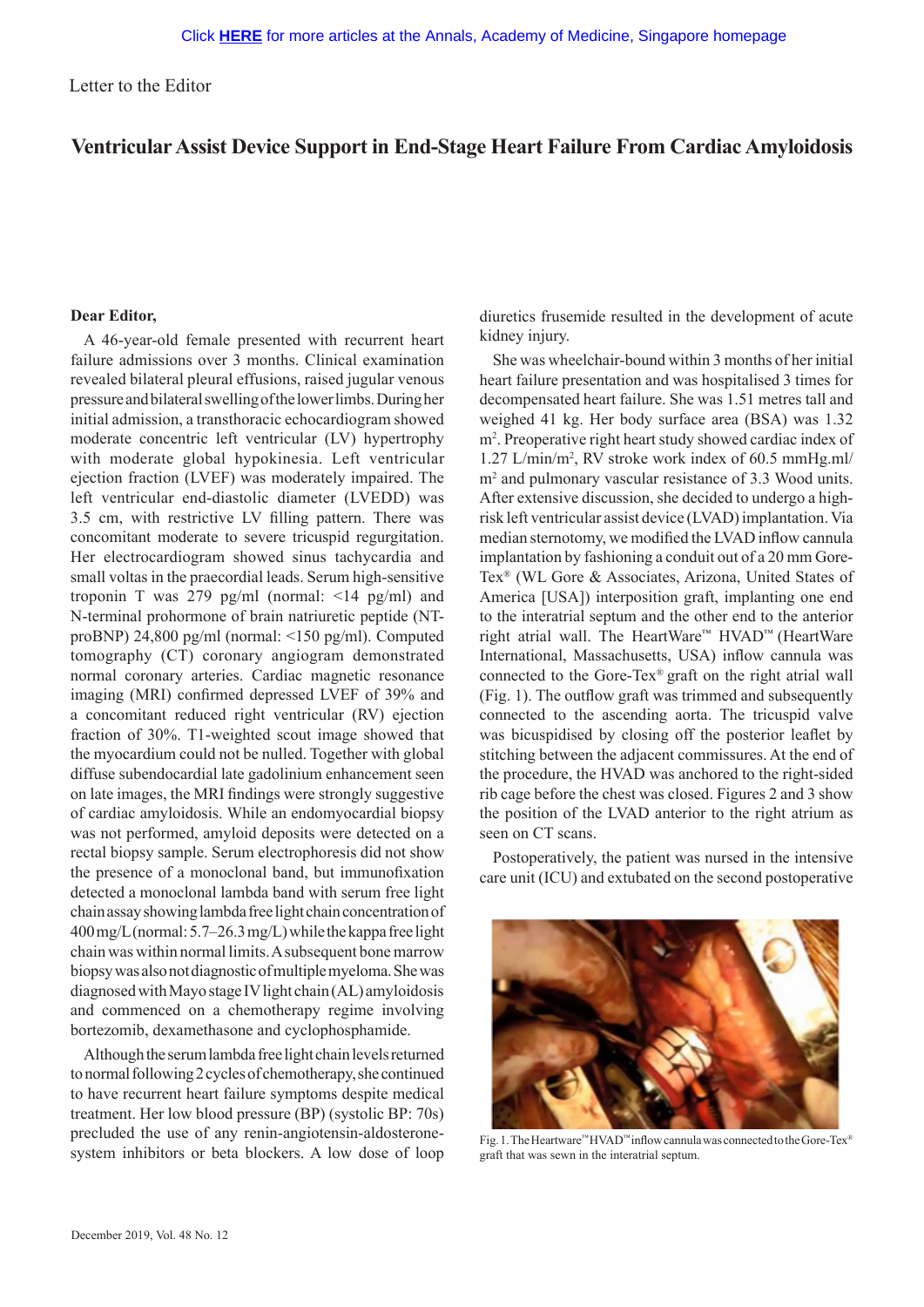

Fig. 2. Computed tomography scan image of the position of the left ventricular assist device shows it was positioned anterior to the right atrium.



Fig. 3. Computed tomography scan image shows the left ventricular assist device anterior to the right atrium. It is connected to the left atrium through the right atrium via a Gore-Tex® conduit.

day (POD). Perioperative RV failure was managed with judicious inotropes. She was transferred to the general ward after 7 days in the ICU and high dependency unit. She was discharged back to her home on POD 21.

The patient's HeartWare™ HVAD™ pump speed was initially set at 2500 rpm at a pump flow of 3.0 L/min immediately at the end of surgery. It was subsequently increased during the hospital stay to 2640 rpm at a pump flow of 4.0 L/min at discharge. She was anticoagulated with aspirin (100 mg) every morning and warfarin titrated to an international normalised ratio of 2.0–3.0. Her other medications included sildenafil (25 mg) that was taken 3 times a day, and spironolactone (25 mg) and frusemide (80 mg) that were taken every morning. At 90 days after hospital discharge, she has not had any LVAD complications nor hospital readmission and is community-ambulant and undergoing outpatient cardiac rehabilitation.

#### **Discussion**

The outcome of patients with AL amyloidosis is highly dependent on the spectrum and severity of organ involvement, especially cardiac involvement.<sup>1</sup> Amyloid deposition in the heart results in rapidly progressive heart failure because of restrictive cardiomyopathy (RCM).<sup>2</sup> The ventricular walls are concentrically thickened with normal or reduced cavity size. The ventricular ejection fraction can be normal or only slightly decreased, but impaired ventricular filling limits cardiac output.<sup>3</sup> The severity of organ involvement—especially the heart usually determines early outcome with cardiac biomarkers such as cardiac troponin T and NT-ProBNP that strongly predict 1-year mortality.<sup>4</sup> Long-term outcomes are more likely to be determined by factors related to the underlying clonal disorder.5

The Mayo staging system based on cardiac biomarkers and clonal markers is a widely accepted staging method for AL amyloidosis.<sup>5</sup> The median overall survival from diagnosis for those with stages I, II, III and IV disease was 94.1, 40.3, 14.0 and 5.8 months, respectively. Our patient was stage IV at the time of diagnosis and could not tolerate most heart failure medications due to low BP. The typical course of treatment would be palliative care. However, in view of the patient's wishes to pursue treatment to extend her survival and improve her quality of life despite high perioperative risks, the option of using LVAD to treat her refractory heart failure secondary to RCM was discussed and subsequently undertaken.

Although LVAD is primarily implanted in patients with advanced heart failure with reduced ejection fraction, it is also a feasible, life-saving therapy for end-stage heart failure related to RCM.<sup>6</sup> In a retrospective study involving 28 patients with end-stage RCM receiving LVAD implantation, the 1-year survival rate for patients with LVADs without transplantation was  $64\%$ .<sup>7</sup> This rate was not significantly different between amyloidosis and non-amyloidosis patients. Prior to LVAD implantation, our patient had persistent lower limb swelling, New York Heart Association (NYHA) IV functional class, was home-bound and could ambulate only a few steps. After LVAD implantation, she improved to NYHA II functional capacity and has not had a hospital admission 90 days after discharge.

A major concern with implanting LVADs in patients with end-stage RCM is the association of smaller LV with worse LVAD outcomes.<sup>8,9</sup> These studies reported that an LVEDD of <64 mm was associated with an increased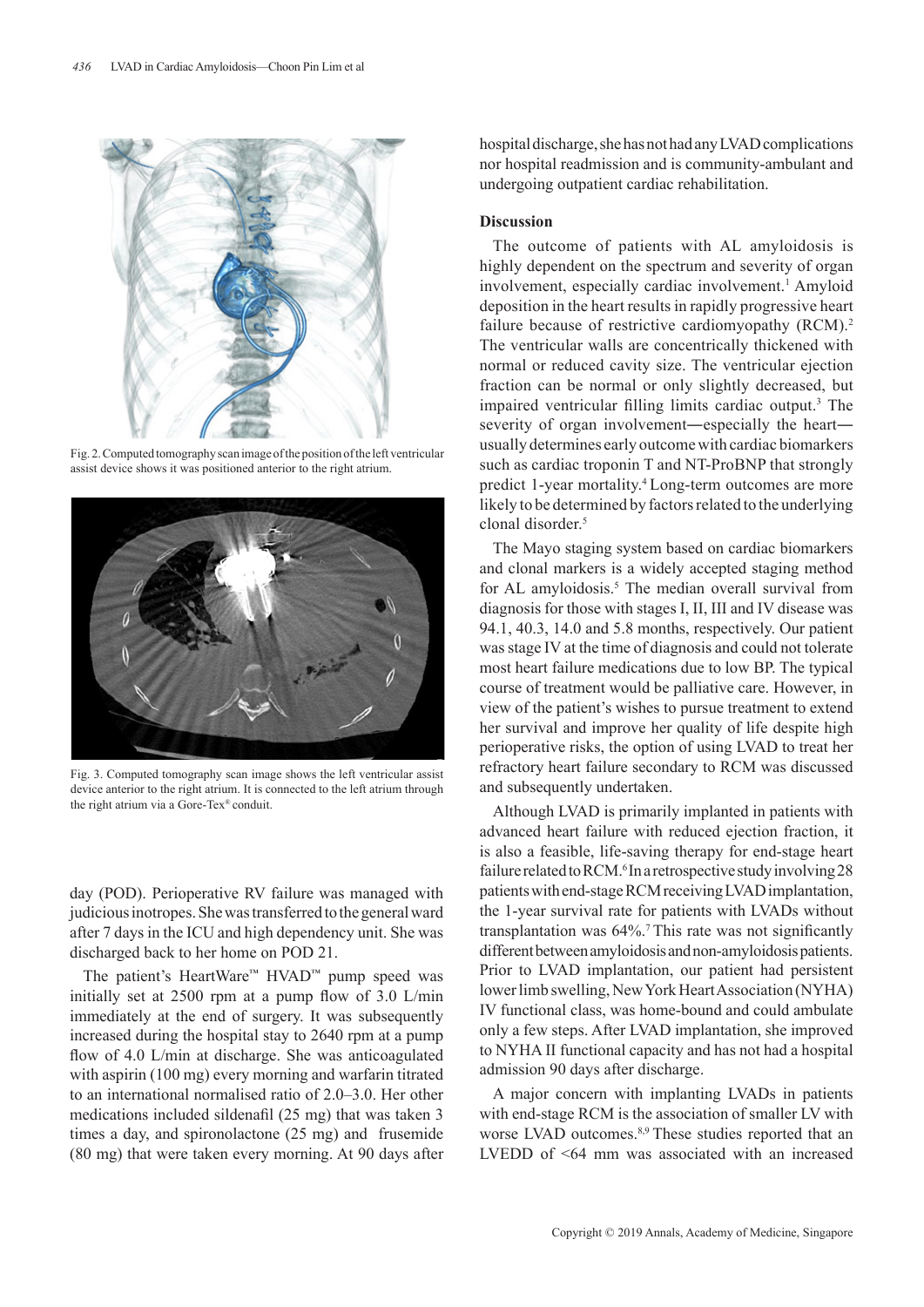30-day morbidity and mortality and RV failure. Most patients recruited in these studies were indicative of dilated cardiomyopathy in aetiology. Possible reasons for poorer outcome in patients with smaller LV sizes include: 1) the risk for "suck-down" events due to the ventricular septum or LV walls resulting in ventricular arrhythmias or reduced LVAD preload, 2) shifting of the ventricular septum to the left leading to altered right ventricle geometry, hence worsening RV function, and 3) small LV cavity presenting technical challenges to optimal inflow cannula implantation, hence suboptimal device placement and inadequate LVAD support.<sup>7</sup> In our patient, we anticipated that postoperative LVAD inflow cannula obstruction was likely as the LVEDD was only 3.5 cm. She also had a small body size  $(BSA: 1.32 \text{ m}^2)$ . We used a modified approach for the implantation of the LVAD inflow cannula, previously described by Maeda et al<sup>10</sup> in a paediatric patient with hypertrophic cardiomyopathy. This transatrial left atrial cannulation technique removed the risk of the inflow cannula sucking down on the LV walls. It also limited surgery to the low-pressure chambers of the left and right atrium, avoided surgery to the high-pressure left ventricle, thereby potentially reducing the risk of postoperative bleeding. Our patient did not experience postoperative bleeding nor re-opening despite having concomitant thrombocytopaenia with a nadir of  $44 \times 109$ U/L preoperatively.

In the same series of LVAD in RCM patients described by the Mayo Clinic group, the mean hospitalisation time was  $24 \pm 18$  days, while the most common postoperative complication was RV failure.<sup>7</sup> Postoperative recovery of our patient was also not different from the typical course of LVAD patients of dilated cardiomyopathy aetiology. She was discharged 21 days after surgery. Postoperative RV failure in our patient was initially treated with intravenous dopamine, followed by levosimendan infusion. She was also subsequently put on sildenafil (25 mg) 3 times a day for RV afterload reduction.

While short-term outcome was achieved in our patient, long-term prognosis remains guarded―limited largely by potential complications while on LVAD support. Prior to the LVAD, she was ineligible for multi-organ transplant in view of her frailty and renal impairment. With the LVAD implanted, her clinical condition has much improved, making it possible to bridge her to a potential sequential heart and autologous bone marrow transplantation $11$  or novel anti-amyloid therapy that may reverse the infiltrative cardiomyopathy. Several treatment regimens that aid in the clearance of amyloid deposits in end organs are actively being investigated. One such treatment regime is with the drug  $(R)$ -1-[6-[ $(R)$ -2-carboxy-pyrrolidin-1-yl]-6-oxohexanoyl] pyrrolidine-2-carboxylic acid followed by an

antiserum amyloid protein antibody that has been shown to safely trigger clearance of amyloid deposits from the liver and other tissues in a phase 1 clinical trial.<sup>12</sup>

### **Conclusion**

LVAD is a feasible therapy for end-stage restrictive cardiomyopathy secondary to cardiac amyloidosis. A modified surgical technique of implanting the LVAD inflow cannula into the left atrium via a conduit/ baffle may reduce the risks of postoperative LVAD complications and can be considered in patients with small left ventricles.

#### **REFERENCES**

- 1. Kyle RA, Greipp PR, O'Fallon WM. Primary systemic amyloidosis: multivariate analysis for prognostic factors in 168 cases. Blood 1986;68:220‒4.
- 2. Jeyamalar R, Pathmanathan R, Yap SF, Kannan P. Primary cardiac amyloidosis. Ann Acad Med Singapore 1991;20:795-7.
- 3. Falk RH. Diagnosis and management of the cardiac amyloidoses. Circulation 2005;112:2047–60.
- 4. Dispenzieri A, Gertz MA, Kyle RA, Lacy MQ, Burritt MF, Therneau TM, et al. Serum cardiac troponins and N-terminal pro-brain natriuretic peptide: a staging system for primary systemic amyloidosis. J Clin Oncol 2004;22:3751‒7.
- 5. Kumar S, Dispenzieri A, Lacy MQ, Hayman SR, Buadi FK, Colby C, et al. Revised prognostic staging system for light chain amyloidosis incorporating cardiac biomarkers and serum free light chain measurements. J Clin Oncol 2012;30:989‒95.
- 6. Topilsky Y, Pereira NL, Shah DK, Boilson B, Schirger JA, Kushwaha SS, et al. Left ventricular assist device therapy in patients with restrictive and hypertrophic cardiomyopathy. Circ Heart Fail 2011;4:266-75.
- 7. Grupper A, Park SJ, Pereira NL, Schettle SD, Gerber Y, Topilsky Y, et al. Role of ventricular assist therapy for patients with heart failure and restrictive physiology: improving outcomes for a lethal disease. J Heart Lung Transplant 2015;34:1042‒9.
- 8. Topilsky Y, Oh JK, Shah DK, Boilson BA, Schirger JA, Kushwaha SS, et al. Echocardiographic predictors of adverse outcomes after continuous left ventricular assist device implantation. JACC Cardiovasc Imaging 2011;4:211‒22.
- 9. Imamura T, Kinugawa K, Kato N, Muraoka H, Fujino T, Inaba T, et al. Late-onset right ventricular failure in patients with preoperative small left ventricle after implantation of continuous flow left ventricular assist device. Circ J 2014;78:625-33.
- 10. Maeda K, Nasirov T, Rosenthal DN, Dykes JC. An alternative approach by HeartWare ventricular assist device in hypertrophic cardiomyopathy. Ann Thorac Surg 2018;106:e231-2.
- 11. Sivathasan C. Heart transplantation in Singapore. Ann Acad Med Singapore 2009;38:309-14.
- 12. Richards DB, Cookson LM, Berges AC, Barton SV, Lane T, Ritter JM, et al. Therapeutic clearance of amyloid by antibodies to serum amyloid P component. N Engl J Med 2015;373:1106-14.